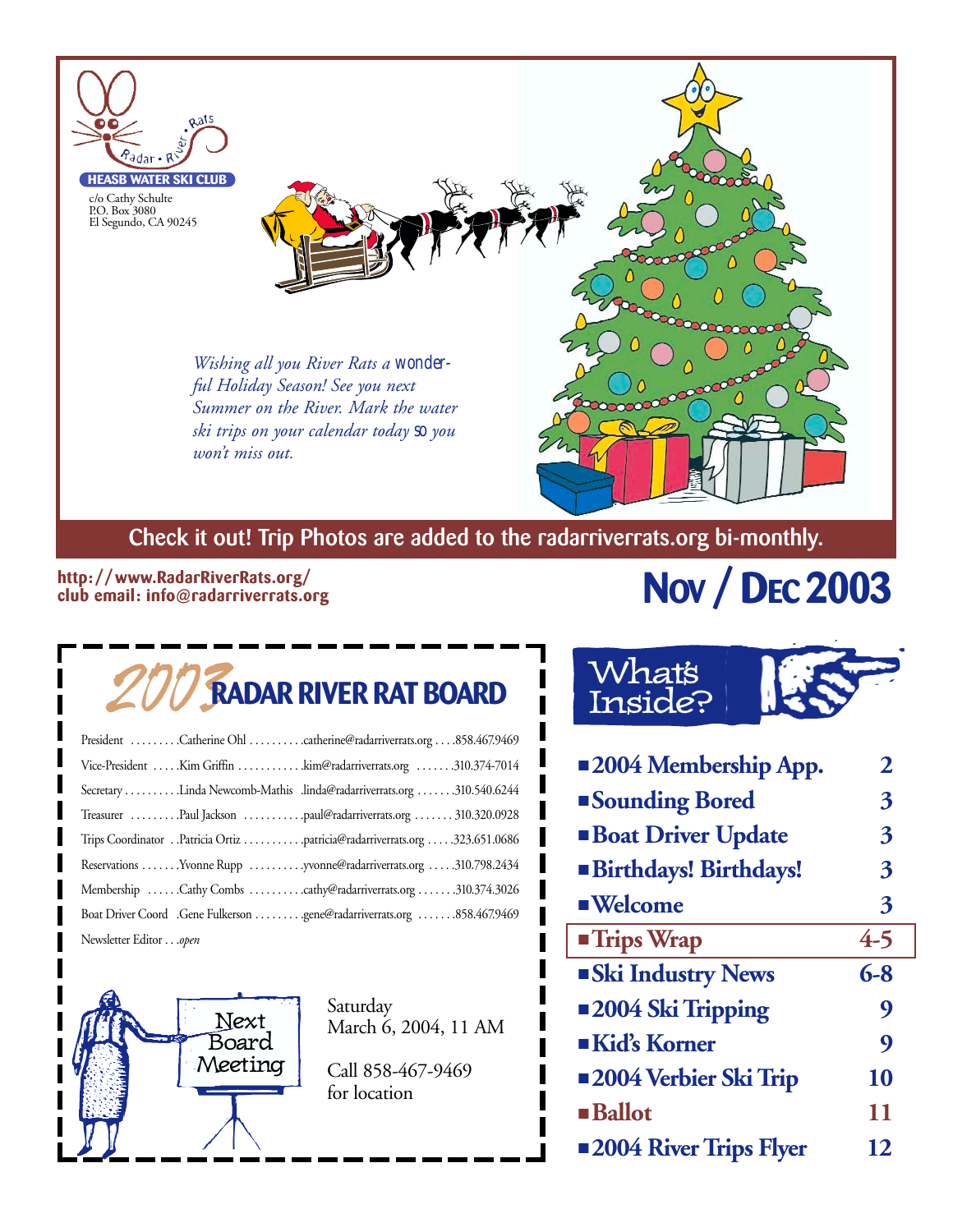# **2004 HEASB Water Ski Club Membership Application Please, ONE application form per membership type (Individual or Family)**

| Name(s):                                                                                                  |                                                                                                                                                                |  |  |  |  |  |
|-----------------------------------------------------------------------------------------------------------|----------------------------------------------------------------------------------------------------------------------------------------------------------------|--|--|--|--|--|
|                                                                                                           |                                                                                                                                                                |  |  |  |  |  |
|                                                                                                           |                                                                                                                                                                |  |  |  |  |  |
|                                                                                                           |                                                                                                                                                                |  |  |  |  |  |
|                                                                                                           |                                                                                                                                                                |  |  |  |  |  |
| ** Note - Email will be the tool used for most of our communication with members. Please print clearly.   |                                                                                                                                                                |  |  |  |  |  |
| Raytheon Payroll Number: ________________________________LOC: _________Bldg: _______ M/S: _______         |                                                                                                                                                                |  |  |  |  |  |
| The membership year is from April 1 through March 31.                                                     |                                                                                                                                                                |  |  |  |  |  |
| Please check (ONE only) the type of membership that applies to you:                                       |                                                                                                                                                                |  |  |  |  |  |
| \$30.00 Single Membership                                                                                 |                                                                                                                                                                |  |  |  |  |  |
|                                                                                                           | \$70.00 <b>Family Membership</b> (three or more skiers at same address and includes skiing kids under 18)                                                      |  |  |  |  |  |
|                                                                                                           | Deduct \$10/individual or \$20/family if you supply a valid email address for electronic newsletters                                                           |  |  |  |  |  |
|                                                                                                           | There is no membership fee for a non-skiing child under the age of 12.<br>However, ALL skiers must be members, regardless of age.                              |  |  |  |  |  |
|                                                                                                           | Submit application with your check payable to HEASB WATER SKI CLUB by mail to:<br>Cathy Combs, P.O. Box 3080, El Segundo, CA 90245                             |  |  |  |  |  |
|                                                                                                           | This form must be sent to Cathy. DO NOT send this application with your trip reservation or<br>both will be returned, which will affect your trip reservation. |  |  |  |  |  |
| We are always looking for volunteers. I may be interested in helping run the club: Yes _______ No________ |                                                                                                                                                                |  |  |  |  |  |
| I would like to volunteer / suggest / comment: _________________________________                          |                                                                                                                                                                |  |  |  |  |  |
|                                                                                                           |                                                                                                                                                                |  |  |  |  |  |

WAIVER: I hereby, for myself, my heirs, executors and administrators waive and release any and all rights and claims I may have against HEASB Water Ski Club, Radar River Rats, Raytheon Employee Association (EA) or its representatives, agents, or board members of any and all injuries. The Raytheon Employee Association (EA) is a non-profit organization that has no association with Hughes Aircraft Company, Raytheon Systems Co., or Boeing.

| ∩∙<br>Signature | Date |
|-----------------|------|
| Signature       | Date |

Revised 03/03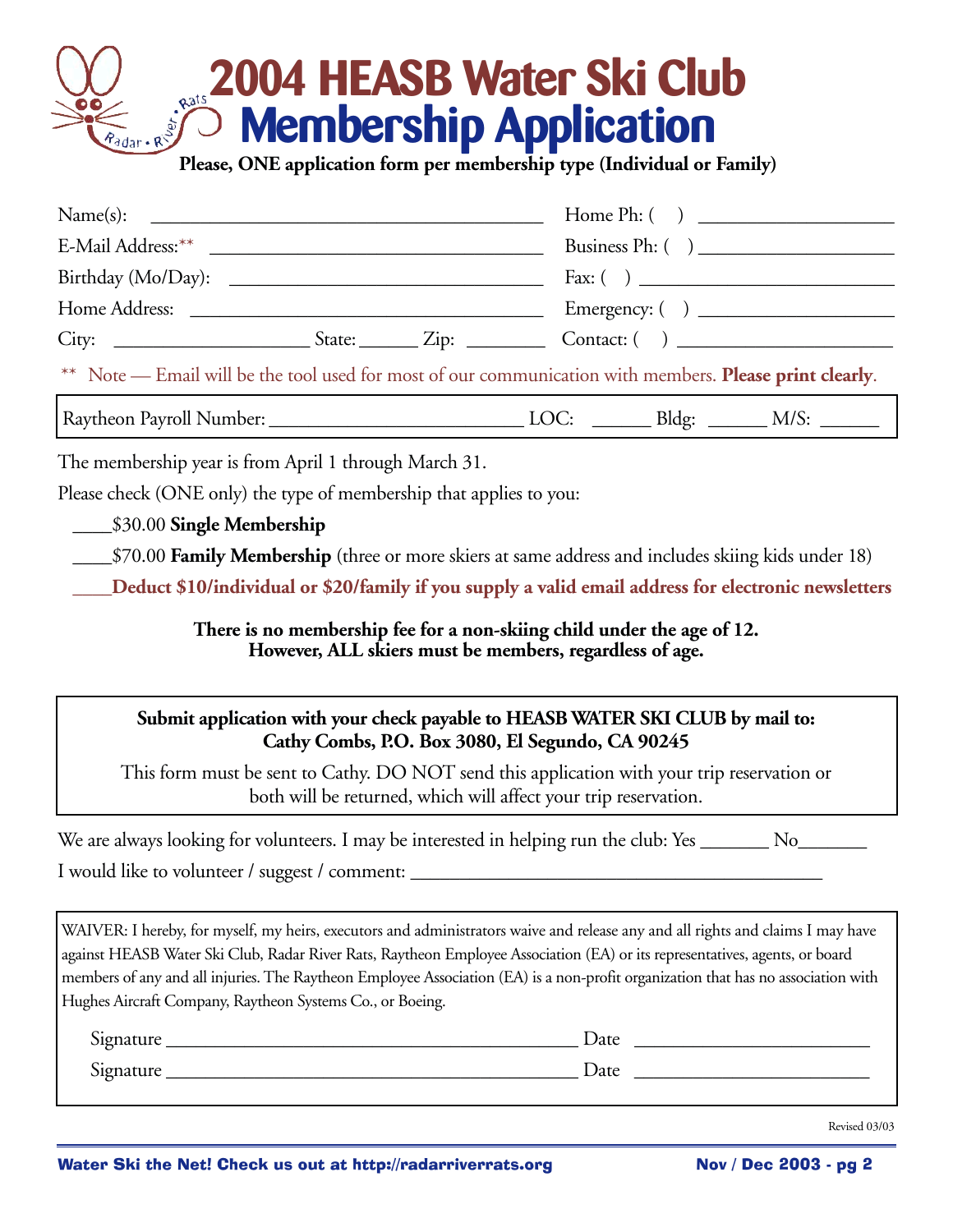

## *by Catherine Ohl*

Sorry I am so behind in getting out the newsletter. Hopefully you have all had a chance to view the photos from the Halloween trip on our web site. It was funtastic.

## **Special Thanks—**

Special thanks to those great ladies of Park Glen Place (**Jan Hess, Stephanie Thompson, Maria DeGnore**) for their wonderful hor d'ouevers that they served up on our "Halloween" trip. Fortunately, people did save room for the three turkeys Gene deep-fried. Awesome

### **Elections—**

Elections are upon us. Enclosed in this newsletter is a ballot. Please take the time to vote, if only to let the board know that you care. We will be voting on President, Vice-President, Secretary and Treasurer.

After the election, the appointed board positions are filled. Most everyone on the board is willing to do the job for another term. The only exception is Yvonne who, if all goes right, will be moving into her new house in Colorado next summer.

We've had a number of people step forward this year. **Jan Hess** has volunteered to do the inventory and **Craig Henderson** has asked to take over Yvonne's job as Reservations. And then **Peter Catalano** is running for Vice-President. Now if someone is interested in doing the newsletter, just give me a call.

### **Snow Ski Trips—**

Your Rat's membership also gives you membership in LA Council and the Far West Ski Association (FWSA). Check out the ski trips planned for 2004 on page 8. Also, Pacific Rim will be going to Switzerland to ski and Barcelona to visit in March 2004. They still have a few openings.

## **2004 Water Ski Trip Schedule—**

The 2004 Trip Schedule is listed in this newsletter. When you get your 2004 Calendar, take a few minutes to pencil in all the Rat's trips to the River so you can plan around them. We'd really like to see more of you next year.

In the meantime, we wish you all the very best holiday and a great snow ski/board season. We'll get back to you all next April. ■ atherine

# **Boat Driver UPDATE**

*by Gene Fulkerson*

The good news is that **Craig Henderson** just bought a '95 Mastercraft and will be in the boat driver queue next

year. If you, or anyone you know, has a boat appropriate for water skiing, please call me at 858-467-9469 or email me at gene@pacificrimalliance.org.



## **Boat Driver Assignments—**

**Catherine Ohl, Paul Jackson** and **Mark Mathis** will return

in 2004 as boat drivers for the Rats. They did a great job driving this past sesason and we have been so very lucky to have them. ■

**February**

# **HAPPY BIRTHDAY HAPPY BIRTHDAY**

## **November**

| Linda Newcom -Mathis | 11/1  | Alea Gale       | 2/6  |
|----------------------|-------|-----------------|------|
| Kent Henderson       | 11/10 | Vincent Farrell | 2/10 |
|                      |       | Alice Garcia    | 2/12 |
| <b>December</b>      |       | Cathy Combs     | 2/21 |
| Bambi Danner-Newcomb | 12/1  | Mark Mathis     | 2/28 |
| Kelly Henderson      | 12/3  |                 |      |
| George Gergov        | 12/11 | <b>March</b>    |      |
| Jarica Schulte       | 12/12 | Patricia Ortiz  | 3/17 |
| Dana Alschuler       | 12/26 | Kelly French    | 3/23 |
| Brian Jackson        | 12/26 | Raquel Craig    | 3/25 |
| Howard Kwon          | 12/27 | Agnes Johnson   | 3/27 |
| <b>Trudy Ferris</b>  | 12/30 | Marie Henderson | 3/30 |
| January              |       |                 |      |

Brian Atkins 1/18<br>Gavin Kerr 1/19 Gavin Kerr J Randy Pohle 1/21 Ashley Thompson 1/23



## **NEW AND RENEWING NEW AND RENEWING MEMBERS MEMBERS**

Gili Dekel

**Check it out! Photos from 1999 - 2003 have been added to the web site!**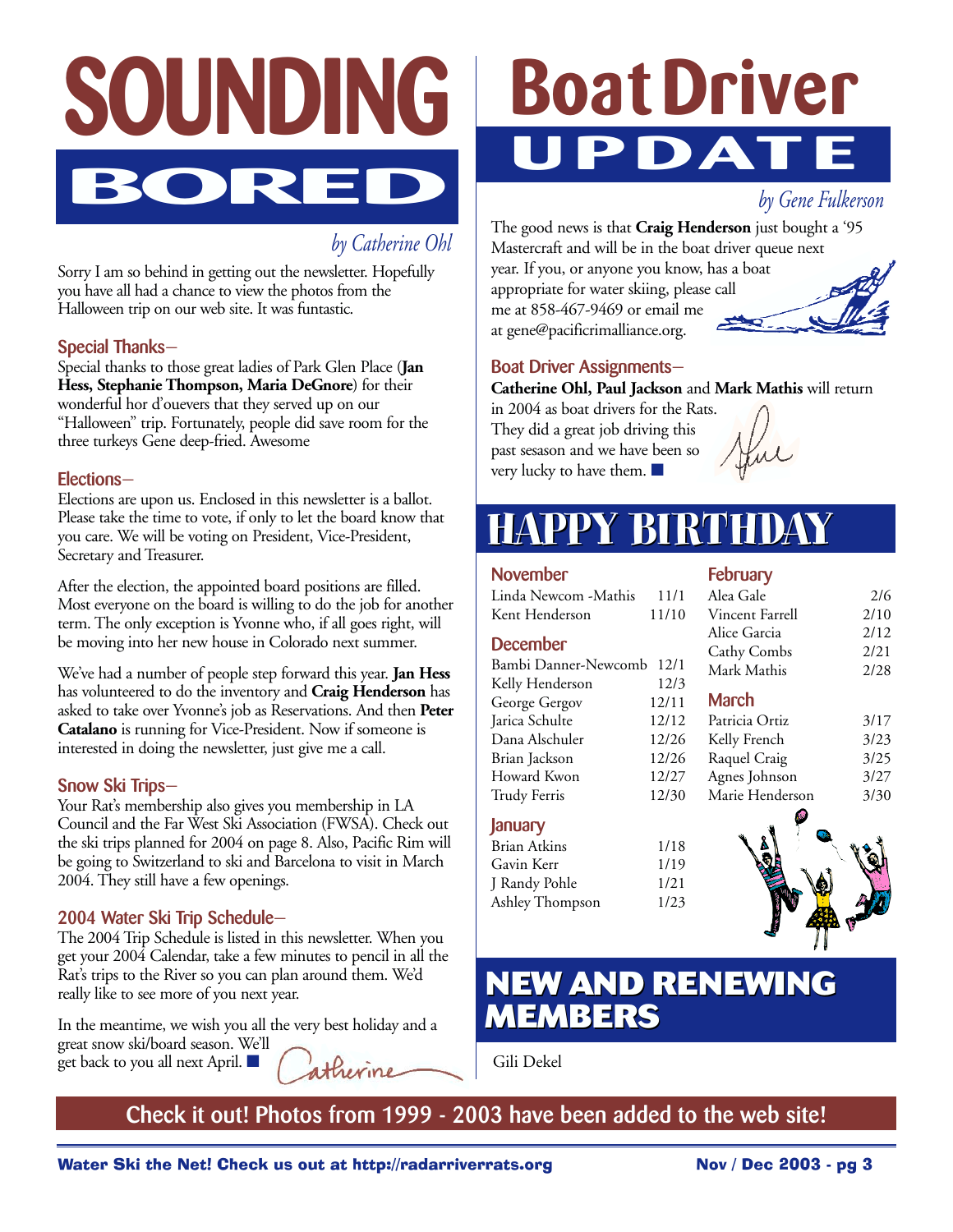# **Trip Wrap — Oct 3 - 5, 2003**

I know I'm going to sound like a broken record but it was another great weekend at the river — no wind, warm days, cool nights, an extremely helpful crew, great friends, fabulous skiing and an amazingly beautiful sunset.

## **Gene Fulkerson** and **Catherine**

**Ohl** were the first to arrive on Friday. Gene picked up the trailer this time since Vaughn was out of town and Gene's personal priority is to get the trailer up and operational. Just about the time he had all the pieces put together and ready to assemble, **Craig Henderson** and his friends showed up to help.

Craig's new friends, were true water ski newbies. Only **Vincent Farrell** had tried water skiing once long ago. Catherine and Gene got Vince up on his first try. **Scott Oishi** got up on his second time out while **George Gergov** was successful on this third. In addition, **Paul Jackson** was able to get Vince up on a single on Sunday and got Scott really close to being up on a single. Congratulations. They all work together at Northrop along with **Maria DeGnore**.

There was no doubt that **Rick Fisher** was on this trip based on the high ratio of men to women. The women included **Jami Thibault**, improving by leaps and bounds on her new ski, **Carol Armstong**, who brought us this great "River Rat Welcome" sign,

## *by Gene Fulkerson*

and **Barbara Schanberg**, who felt great to be skiing with us again.

We had two outstanding wake boarders. **Randy Walker** makes is all look so easy. I looked up after he said "hit it," before the boat was even in gear, and he was already standing. Now how does one do that? **Marco Marquina** is getting better every trip — could it be his new wake board rope?

Like I said earlier we had a great crew this weeknd. Everyone really pitched in when needed. Special thanks to **Betty** and **Jim Jeffery** for being responsible for getting the beach tarp up. **Mark Mathis**, sans motor home, wife and one child, pitched in whenever needed and help Paul pull his boat. There's not enough words to thank Gene Jr, err **Peter Catalano**, for all his help, especially for the made to order breakfasts.

There were only two kids this weekend. **Brian Jackson** was back with his knee board and **Jordyn Mathis** had her wake board. The kids were too busy at lunch time for water sports since they were having too much fun scavenging the bushes for treasures. However, they were ready to hit the water after club hours. Brian did his normal brillant thing on his board while Jordyn experienced great success on her board. Jordyn then encouaged Brian to try her board and he too did great. Looks like Dad will be buying another water toy. ■



*Betty, Paul, Barbara*



*Carolyn*



*Randy & Maria*



*Scott, Vincent, George*



**More photos available at www.RadarRiverRats.org/ Jordyn** *Jordyn*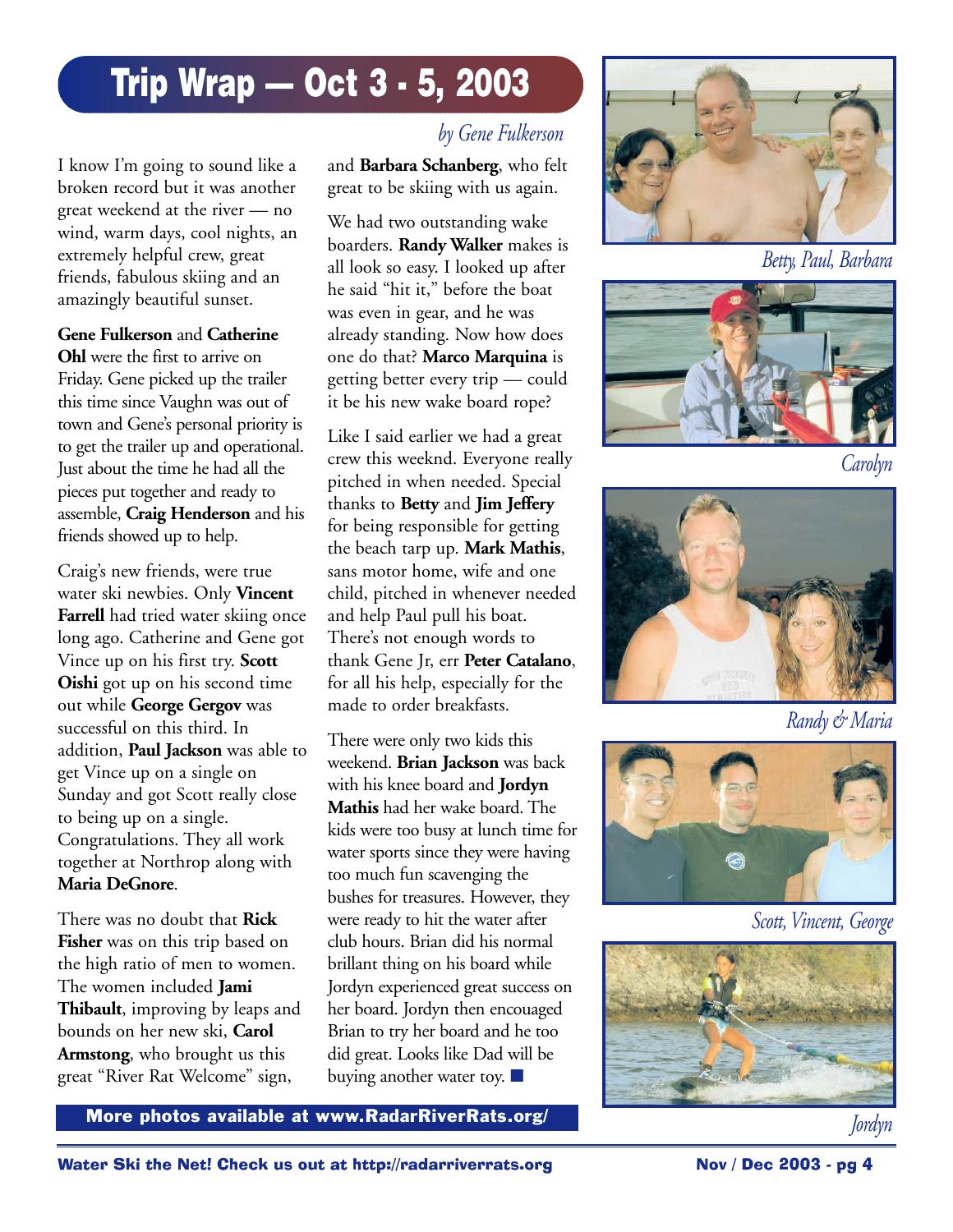# **Trip Wrap — Oct 17-19, 2003**

The Rat's Halloween at the River was special. The weather was perfect and we got in more skiing than we could handle. A great ending to a great year. ■











Water Ski the Net! Check us out at http://radarriverrats.org Nov / Dec 2003 - pg 5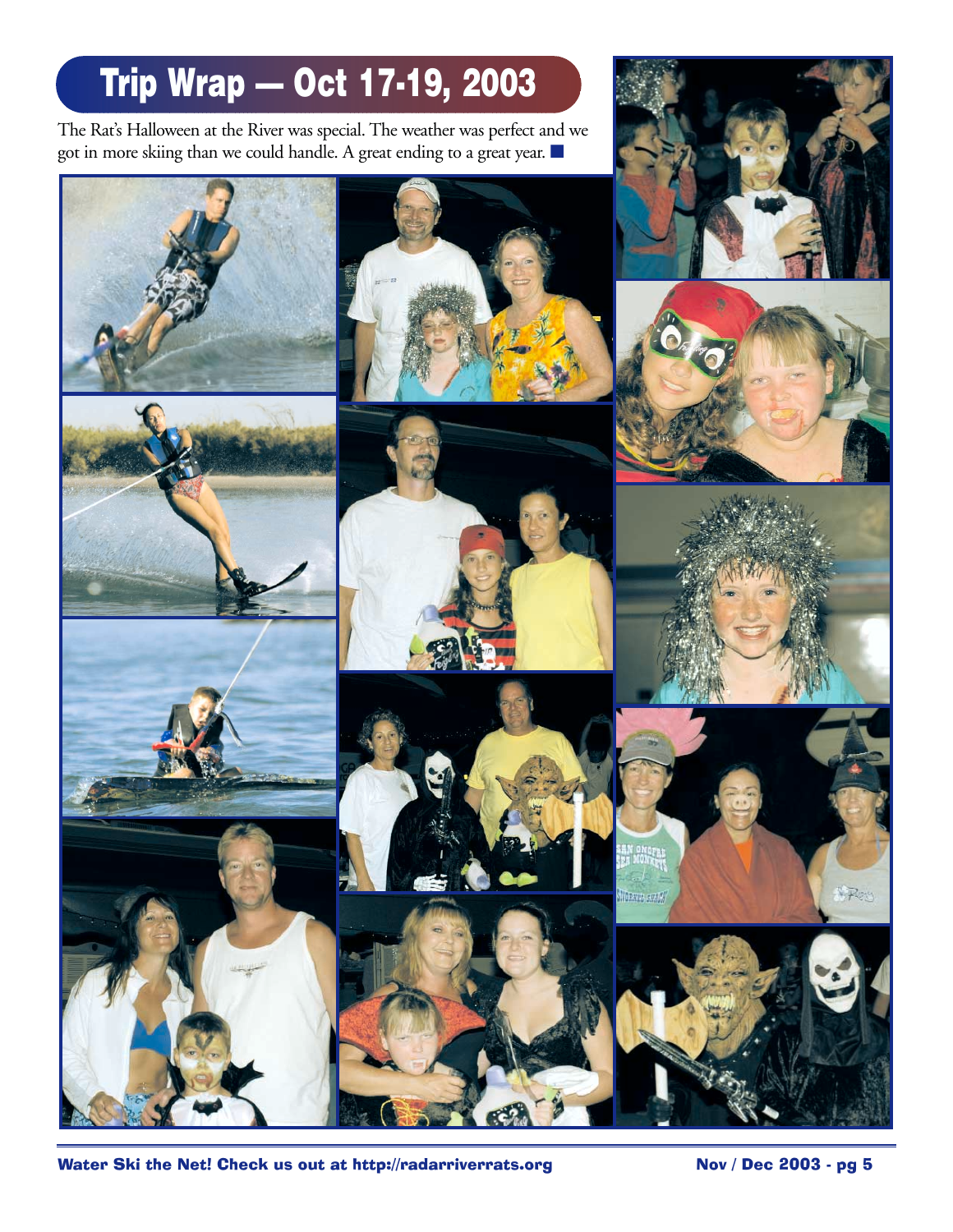# NUTS & BOLTS

## **Meet Cathy Combs—**

New member? Nope. **Cathy Schulte** has gone back to her maiden name. I know it's going to be tough for some of us to remember, but for now on she will be known as **Cathy Combs**.



## **Why Penguins Never Get Sore—**

Instead of an apres-ski Coors and soak in

the hot tub, try this: Fill your bathtub with six inches of ice water and hop in. The chilly soak constricts vessels, pumping out lactic acid. When you get out, the rush of fresh blood back to the muscles reduces soreness and quickly rebuilds fatigued muscles.

Ten minutes in an iced tub will make your legs springy the next

day. Or if you prefer, you could perhaps take another shot of tequila and roll in the snow, naked.

#### **Got Temperature?** *by Gene Fulkerson*

As I mentioned at the river several times this summer, there is a valid reason why I slide into the river so slowly. You see, I need to check the

**Drew Ross**— "The current setting for my 68" Phantom are dialed in for skiing in 72°F water."

**Chet Raley**— "The deeper settings are extremely stable, scrub off a little speed and seems to work best in warmer water as they cause the tail to ride a little higher. For colder water (70°F and below), the ski will work best with the bindings in the middle holes to one notch back."

## **Santa's Reindeer—**

According to the Alaska Department of Fish and Game, while both male and female reindeer grow antlers in the summer each year, male reindeer drop their antlers at the beginning of winter,

usually late November to mid-December. Female reindeer retain their antlers till after they give birth in the spring.

Therefore, according to historical renditions depicting Santa's

reindeer, every single one of them, from Rudolph to Blitzen... has to be female.

We should've known. Only women would

be able to drag a fat man in a red velvet suit all around the world in one night, and not get lost.

## **Thanks Randy & Maria—**

Thanks for your generous donation to the club. It's folks like you that keep the club running so smoothly. P.S. Maria bakes the best cookies. ■

If you want to catch all the hot ski and snowboard race and freestyle action this winter, paste this race schedule onto your television.

| Dec 11           | $2 \text{ pm}$                | <b>ESPN</b> | Chevy Truck World Cup (wmn's SL)                | Park City, UT    |
|------------------|-------------------------------|-------------|-------------------------------------------------|------------------|
| Dec 11           | $3 \text{ pm}$                | <b>ESPN</b> | Chevy Truck World Cup (men's GS)                | Beaver Creek, CO |
| Dec 13 / 14      | $7$ pm $/5$ pm                | <b>OLN</b>  | World Cup (men's DH)                            | Val-d'Isere, FRA |
| Dec 20           | $2 \text{ pm}$                | NBC         | Chevy Truck World Cup (men's GS)                | Park City, UT    |
| Dec 20 / 21      | $7$ pm $/5$ pm                | <b>OLN</b>  | World Cup (men's DH)                            | Groden, ITA      |
| Dec 21           | $3 \text{ pm}$                | NBC         | Chevy Truck World Cup (men's DH)                | Beaver Creek, CO |
| Dec 27           | $3 \text{ pm}$                | NBC         | Chevy Truck Snowboard Grand Prix (HP PGS)       | Park City, UT    |
| Dec 27 / 28      | $7$ pm $/5$ pm                | <b>OLN</b>  | World Cup (wmn's GS)                            | Lienz, AUT       |
| Jan 1            | $2 \text{ pm}$                | <b>ESPN</b> | Chevy Truck Disabled Nationals (DH, SG, GS, SL) | Vail, CO         |
| Jan $3/4$        | $7 \text{ pm} / 5 \text{ pm}$ | <b>OLN</b>  | World Cup (men's GS)                            | Flachau, AUT     |
| Jan $10/11$      | $7$ pm $/5$ pm                | <b>OLN</b>  | World Cup (men's DH)                            | Chamonix, FRA    |
| $\tan 17/18$     | $7$ pm $/5$ pm                | <b>OLN</b>  | World Cup (men's DH)                            | Wengen, SUI      |
| Jan $25$         | $3:30 \text{ pm}$             | NBC         | Nature Valley Freestyle World Cup               | Lake Placid, NY  |
| Jan 30 / Feb 1   | $7$ pm $/5$ pm                | <b>OLN</b>  | World Cup (men's DH)                            | Garmisch, GER    |
| Feb <sub>1</sub> | $3 \text{ pm}$                | NBC         | Chevy Truck Snowboard Grand Prix (HP SBX)       | Mammoth, CA      |
| Feb5             | $1:30 \text{ pm}$             | <b>ESPN</b> | Nature Valley Freestyle Challenge               | Lake Placid, NY  |
| Feb5             | $2 \text{ pm}$                | <b>ESPN</b> | Nature Valley Freestyle Challenge               | Deer Valley, UT  |
| Feb7             | $7 \text{ pm} / 5 \text{ pm}$ | <b>OLN</b>  | World Cup (men's GS)                            | Adelboden, SUI   |

#### **KEY:**

DH (Downhill) SG (Super G) GS (Giant Slalom) SL (Slalom) MO (Moguls) DM (Dual Moguls) PGS (Parallel Giant Slalom) HP (Half Pipe) SBX (Snowboard Cross)

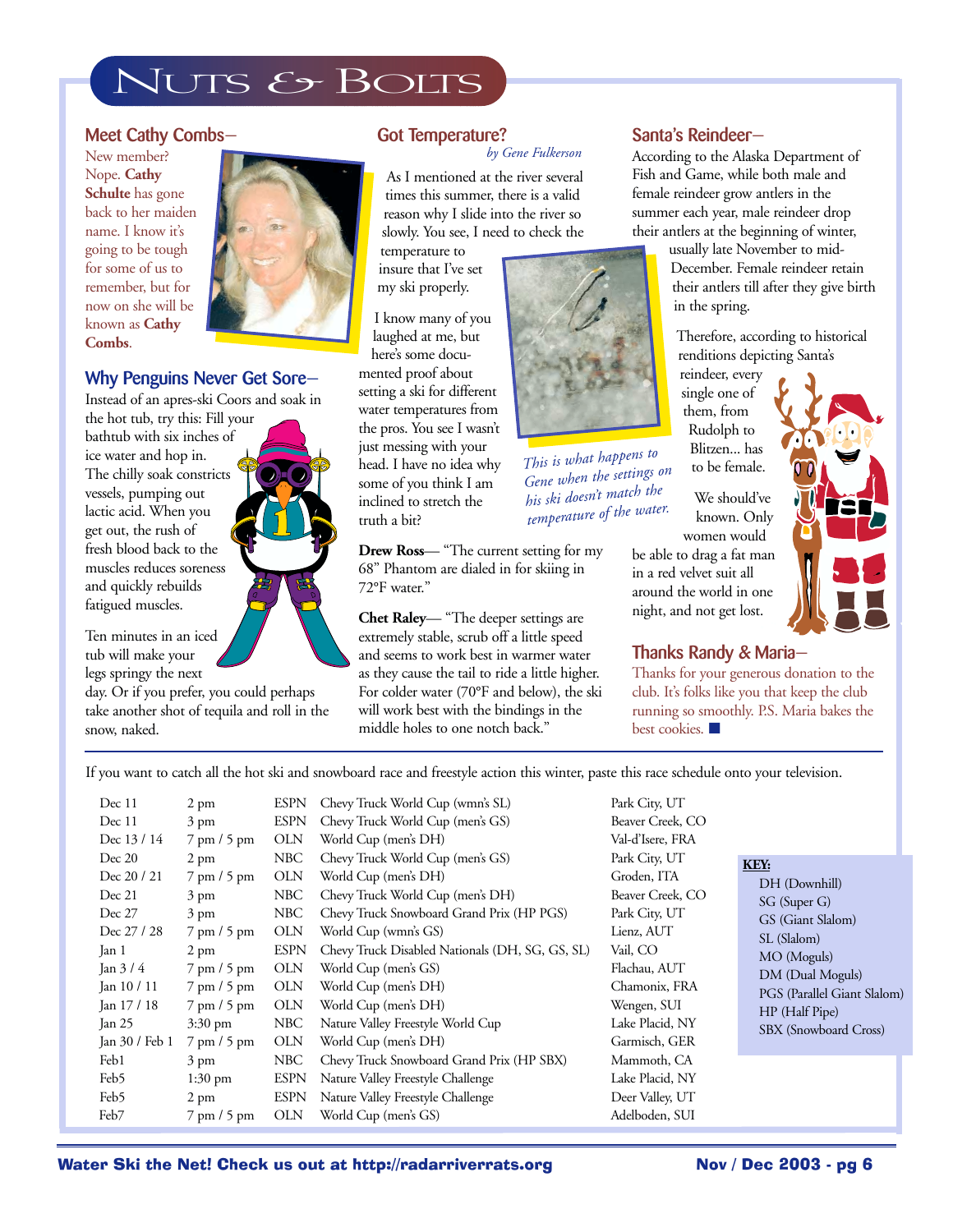# **PUBLIC AFFAIRS**

### **Consumers Union Dings Boeri—**

For the first time, Consumers Union has tested ski and snowboard helmets. The results of their stringent tests are less than flattering for industry giant Boeri Helmets. According to Consumers Union, the Boeri Rage (high gloss shell) is rated "not acceptable" because it failed their impact test which involved dropping helmets from a height onto a flat anvil. Also appearing on the magazine's "not recommended" list are the W Helmets, Wski with slide vent, and the Boeri Rage



*Nine.9*

Giro rated spots #1 and #2 with their Nine.9 and Fuse models. Leedom's Scream and Limit models landed spots #3 and #4, followed

by K2's Automatic in fifth place.

## **Daron Rahlves Wins Downhill—**

On December 5, 2003 Daron Rahlves (Sugar Bowl, CA), battling the remnants of a cold but skiing with double motivation on what he described as "a scrapper run," tore through Birds of Prey and its icy speed run to win his fifth World Cup downhill, the first downhill victory by a U.S. man in the U.S. since 1984.

The Chevy Truck Birds of Prey World Cup race, was added just 48 hours before the race after the International Ski Federation moved the race from semisnowless Val d'Isere, France.

## **Kirsten Clark on Podium—**

On December 5, 2003 two-time Olympian **Kirsten Clark** (Raymond, ME), troubled by apparent equipment problems in training, found the right solution and tore through the first women's downhill of the World Cup season to finish third.

Frenchwoman **Carole Montillet** won while four other Americans joined Clark in the top 30.

### **Muellers to Buy Crested Butte—**

**Tim** and **Diane Mueller**, owners of Triple Peaks, LLC, have signed a Letter of Intent for the purchase of Crested Butte and all of its assets from the **Callaway** and **Walton** families, longtime owners of the resort.

## *by Catherine Ohl*

The deal is expected to close by the end of 2003 or early 2004. Triple Peaks plans to place guest service and the overall quality of the recreational experience as a top priority.

The area is the third turnaround project for Triple Peaks. It has moved Okemo from less than 100,000 visits in 1982 to 604,000 last season, and has taken

Sunapee from 109,000 visits to 272,000 visits in the past five seasons. Crested Butte's visits peaked in the 1990s at more than 550,000, but totaled just 342,000 last year.

## **Sustainable Slopes Outreach —**

The third annual Sustainable Slopes Outreach will take place on February 22, 2004. Resorts will communicate a "Keep Winter Cool" message to skiers/boarders on the important topic of climate change.

The objective of the outreach campaign is to raise awareness about resort environmental programs and remind guests how they too can help with environmental stewardship. ■

## **FITNESS - STRETCHING**

**Lunges—** Knee Stability, Quads, Glutes, Core

Level 1: Lunge with back leg on a chair or bench.

- Level 2: Lunge with back leg on a chair, eccentric loading. Descend slowly for five seconds, then explode back to the starting position.
- Level 3: Dynamic lunge telemark jumps. Stand with feet together, then jump up and land in a lunge position, descending until your back knee touches the ground. Jump up again, switching feet in the air, and land in a lunge position with the opposite foot in front (this equals one rep).

**Routine**: Place the top of your right foot behind you on a bench or stable chair. Put your left foot far enough in front of you so that when you descend, your knee is directly over your ankle. Descend until your back knee touches the ground, making sure your knee tracks forward and doesn't shift side to side.

Reps: 15 to 30 per leg per set.

**Lateral Jumps—** Lateral Power, Knee Stability, Quads, Hips

- Level 1: Shuffle twice to one side, do a deep knee bend, then shuffle to the other side.
- Level 2: Bound laterally, ending with a deep singleleg squat. Explode up and back to your starting leg for another single-leg squat.
- Level 3: Same as level 2, but bound forward at a 45° angle.

**Routine**: Stand with feet together, hands up and forward. Shuffle to the right twice, finishing in a deep single-leg squat on your right leg. Immediately explode up and left, shuffling twice and finishing in a single-leg squat on your left leg. This is one rep.

Reps: 30 to 60 per set.  $\blacksquare$ 

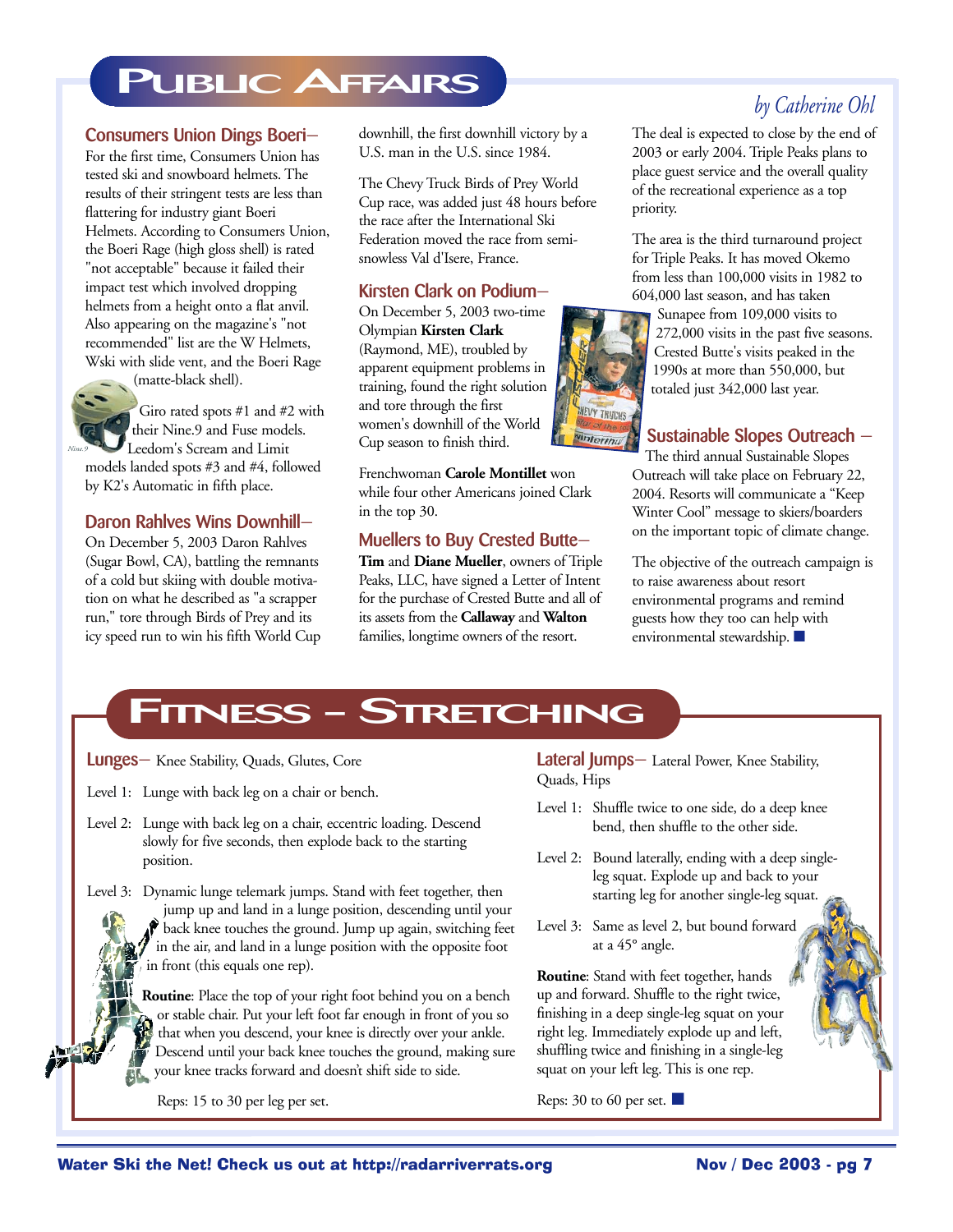# **GLOBAL WARMING** why we should be concerned

This is a mere outline of the global warming problems we now face. Clearly many of them are outside the control of individual skiers and boarders, but they are very relevant to all of us. And we can contribute to the solution.

## **What is Global Warming—**

The earth's atmosphere acts like a greenhouse that traps the sun's heat. Without this natural "greenhouse effect," life on earth would not be possible. However, most scientists now believe that human-caused air pollution is thickening the wall of the "greenhouse," trapping more of the sun's heat and causing the earth's surface to warm beyond what is natural. This build-up is expected to change global climate over time.

Carbon dioxide is the principal greenhouse gas. Its concentration has increased more than 30% since 1750, and is expected to continue climbing. In fact, atmospheric CO2 levels are as high as they've been in half a million years, based on ice core measurements.

Global warming pollution come from

- 1. Industry: 32 %
- 2. Transportation: 33%
- 3. Residential: 35%

Within the industry sector, electric power plants are the single largest source of some of the worst air pollutants, including sulfur dioxide, nitrogen oxides, carbon dioxide, and mercury. Among power plants, coal-fired facilities produce the most pollution

### **Global Warming Effects on Ski Areas—**

A new report shows that many low altitude ski resorts in North America face serious economic challenges due to the effects of global warming. The report by the United Nations Environment Programme (UNEP) concludes that ski seasons could shorten; that resorts may have to increase their snowmaking by more than 187%; and some resorts may become completely unviable economically.

The new UNEP report follows similar studies showing that in coming years, resorts with a base below 5,000 feet may not be "snow safe," or receive adequate snow. This includes many U.S. ski resorts, including all ski resorts in the northeast. These low altitude ski resorts are also where many beginners learn to ski or snowboard, and where families go for local snow sports. With fewer opportunities to learn, this could significantly impact the bottom line for larger mountains as well.

In addition to the pressing problem of climate change, the growth in skiing over the last few decades has, in some cases, had a damaging effect on the mountain environment. At the height of the alpine season, 1.75 million people an hour use the ski lifts, and this level of people in a wilderness environment obviously leaves an environmental impact, through infrastructure construction, pollution and waste problems.

Concern about such challenges is the reason the National Ski Areas Association (NSAA) created the 'Keep Winter Cool' campaign to spread the word about global warming to ski resorts, skiers and snowboarders to present them with solutions to help stop the problem.

## **What YOU Can Do as an Individual—**

Skiers and boarders must themselves recognize that their very presence in the mountains can harm the environment.



## **SUSTAINABLE**<br>**SLOPES**

## **Help Stop Climate Change**

SHARE A RIDE carpool, drive an efficient car or take

• BE AN EFFICIENT CONSUMER buy energy-efficient<br>household appliances and replace normal lightbulbs with<br>compact fluorescent builds.

**. TURN OFF LIGHTS AND HEAT** when you leave a ro

. BUY CLEAN ENERGY FOR YOUR HOME contact your

. CONTACT YOUR ELECTED REPRESENTATIVES and ask them to do more to reduce CO<sub>2</sub> emissions and keep<br>cool for skiing and snowboarding.

**• SPREAD THE WORD** to your liftmates, family and friends.

www.nsaa.org

## **What Resorts are Doing—**

Many resorts are doing much to address the problems by using hydro-electricity, re-cycling schemes, limiting the expansion of resorts and the building of lifts.

- Implementation of high density/pedestrian friendly development (less vehicle emissions).
- Contraction of green buildings (less/cleaner energy use).
- Water conservation (means less energy use as well).
- Energy conservation in all operations (facilities, lifts, snowmaking, etc.)..
- Use of cleaner energy (vehicle fleets, gas fireplaces, purchasing wind power, solar energy).
- Reduce and recycle consumption.
- Public/employee mass transit incentives.
- Education and outreach/support. ■

Visit **http://www.nsaa.org/nsaa2002/\_environmental\_charter.asp?mode=greenroom** to see how your favorite Ski Resort is helping.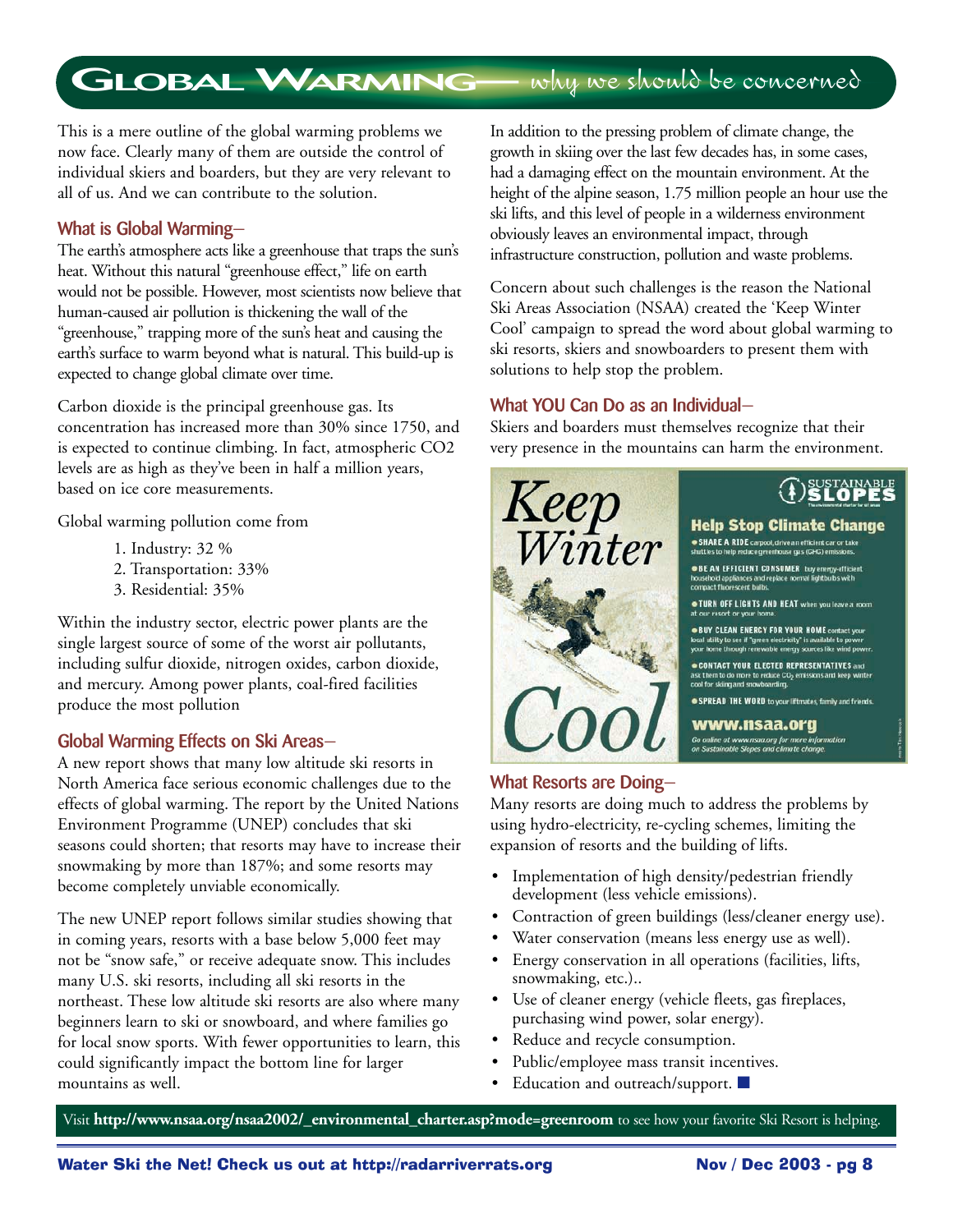# Ski Tripping with LAC Clubs in 2004

Are you looking for a ski destination for 2004? Want to join a group? Here are some of the trips being offered by clubs and organizations associated with LA Council of Ski Clubs (LAC). Your membership in the Rats allows you to join LAC, Far West (FWSA) or USRSA. Pac Rim membership is only \$8.

| Where                | When         | Who          | Contact            | <b>Phone</b> | Email                       |
|----------------------|--------------|--------------|--------------------|--------------|-----------------------------|
| Lake Louise, Canada  | <b>FWSA</b>  | Jan 24-31    | Judith Miller      | 818-841-4192 | jamski5@juno.com            |
| Whistler, Canada     | LAC          | Jan 31-Feb 7 | <b>Bonnie West</b> | 562-699-8880 | travel@lacouncil.org        |
| Salt Lake City, UT   | LAC          | Feb 19-23    | Bonnie West        | 562-699-8880 | travel@lacouncil.org        |
| Banff, Canada        | <b>USRSA</b> | Feb 21-28    | Nancy Sanford      | 909-878-3681 | nanskii@aol.com             |
| Verbier, Switzerland | Pac Rim      | Mar 12-20    | Gene Fulkerson     | 858-467-9469 | gene@pacificrimalliance.com |
|                      |              |              |                    |              |                             |







Keeping small children happy while skiing or riding depends on staying warm & dry all day. Enrolling in a children's ski program helps kids enjoy skiing with a group of peers, and often paces their learning with breaks and indoor activities. Before you go on that family ski vacation, make sure your child has these basic necessities!

**Jacket—** Kids need to be protected from the elements. Waterproof protection, reinforced or taped seams are a must for active winter kids. Light insulation is recommended, but layering underneath properly helps fight the cold. Breathable materials and vents help kids regulate their temperature. Look for ski jackets with drawstring cords at waist or hem, or powder skirts to keep snow out.

**Ski Pants—** Shop for the same elements as in children's ski jackets, but also look for a little more insulation, reinforced knees and rear ends that may be on the snow quite a bit while learning to ski or snowboard. Also stretch cuffs to keep snow from getting inside.

**Moisture Wicking Long Underwear—** Your first layer of defense against being cold and wet is "Moisture-Wicking" fabrics that pull sweat away from the body and keep skin from getting cold and clammy, and keep outside moisture from getting past. Popular blends include silk, merino wool, lighter microfleece and polypropylene layers.

**Children's Ski Helmets—** Well worth the investment to help protect against head injuries and fatal accidents. Today's lightweight helmets are warm. Check with the ski resort before your trip. Many ski schools now require helmets for children. Many ski areas provide helmet rentals (\$5-\$15), but buying one to properly fit your child is important and kids love decorating their own with stickers.

# KID'S KORNER

**Warm Hat—** Even if using a ski helmet, children should have one to tuck in their pocket for other outdoor activities, or wear under the helmet for a more secure fit. Hats that are worn under helmets should be smooth and close fitting, to allow the helmet to rest properly.

**Junior Anti-Fog Goggles—** Double lenses are best for preventing fogging, helping kids see clearly. Junior goggles are smaller to fit children's faces, but you should

have your child try on several styles to get the best fit. Most are helmet compatible, but you should test them together for comfort and to make sure your

**Kid's Clothes—** Check out www.winterkids.com for quality winter clothes for kids & teens from Spyder, Obermeyer, Burton, North Face, Hot Chillys & more.

child has good peripheral vision.

**Waterproof, Insulated Gloves—** Many of today's ski gloves come with zip out liners, which makes them easy to lose. You may want to have a back-up pair. Look for gloves with extended wrists and a pull cord to keep snow out.

**Fleece Neck & Face Warmer—** Known as "neck gaiters", or one-piece "balaclavas," threse great fleece items protect skin from the cold and windburn.

**Moisture Wicking Ski Socks—** There's that moisturewicking word again. Look for blends and insulating fibers. Ski boots are much warmer these days, but cotton socks are not a good choice, because they lack warmth and stay wet if they get wet from sweat or snow that creeps in. Cold, wet feet are the first thing to stop a good ski day.

**Last but not least, A Positive Attitude—** Learning to ski or snowboard should be a fun experience for kids. Start their days out right with a good breakfast. When skiing with your kids outside of children's ski school, listen to how they are feeling. Take breaks often and don't push them too hard — they'll let you know when they're ready for more. ■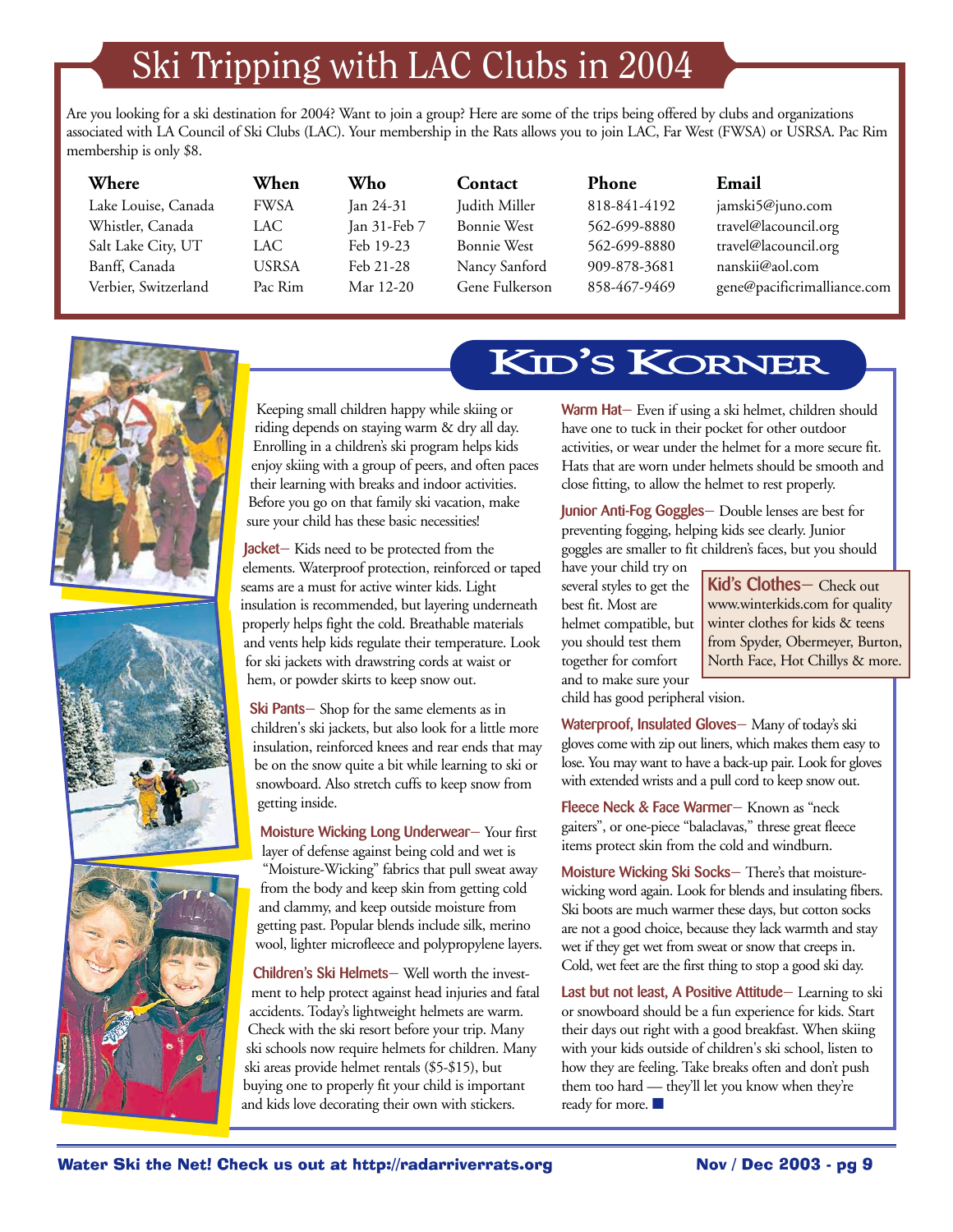# Pacific Riux presents<br> **Verbier Dier II** March 12-20, 2004

## **Basic Package to Include—**

- NON-STOP Air from LAX to Europe, via Lufthansa or Swiss Air - Complimentary In-Flight Drinks, Meals, Movies
- Luxury Coach Transfer from Geneva/Zurich to Verbier
- Seven Nights Luxury Lodging at
	- **Hotel Montpelier\*\*\*\* for \$1,799 - Golf Hotel\*\*\* for \$1,469**
- Private Bath, Double Occupancy
- Seven Breakfasts and Seven Dinners
- The Usual Parties, Souvenirs and much MORE!

## **Price Does Not Include—**

- Lift Tickets (about \$30 a day)
- US and Foreign Departure Fees, Fees and PFCs (est \$116-\$135)
- Excursions from Verbier
- Return Extensions for Up to 30 Days (\$50+)

## **Barcelona Extension for \$679—**

- Air and Ground Transfers 4 nights Barcelona, 1 night Zurich
- 5 Continental Breakfasts
- Half-day City Tour

## **For Reservations & Information—**

- 400 Deposit Due Now: Send Check Payable to "Pacific Rim" to— Gene Fulkerson @ 10818 Viacha Dr., San Diego, CA 92124
- For More Information, contact— Gene at 858-467-9469 or Catherine at ohl@acatmeowz.com

### **Cancellation Policy will Apply Must be a Member of Pacific Rim**

#### **Hôtel Montpelier \*\*\*\***



Reputed for the quality of its rooms, the warm atmosphere it exudes, its excellent cuisine and its new wellness centre, the **Hôtel Montpelier** proudly displays the authenticity of local materials and customs.

Hôtel Montpelier has a beautiful indoor swimming pool, equipped with a "Jet Stream" counter-current system. The sauna room with a steam bath also has two hydraulic massage cabins and a variety of fitness equipment.

## **Hôtel Golf \*\*\***



The **Golf Hôtel** (formerly known as the Grand Combin) is in a great location just outside the town centre. The hotel features free sauna and steam room, open fire in lounge. Facilities include a restaurant, bar, fitness room, sauna/steam bath, room service and laundry service.

**Both hotels provide bus service to lifts.** ■

## **Verbier's Skiing**

Verbier has one of the world's largest and best ski areas. Situated on a naturally sheltered sunny plateau; the beautiful traditional village lies at 4,900 feet (1500m) with a vast ski area covering over 250 miles of piste with more than 100 lifts and extending as high as 10,855 feet (3330m) with skiing all year round on the Mont Fort glacier. Verbier offers skiing for all levels of skiing.

Beginners - Verbier's excellent ski school makes it a great place to learn. There are several good beginner slopes and after mastering the basic techniques you can challenge yourself to some of the

#### more gentle runs.

*World On Skis*

Vorld On Skis

Intermediates - The scope for intermediates is quite extraordinary. With 250 miles of piste to cover, the options are endless. It is even possible to do a tour of all four valleys, skiing 50 miles in a single day.

Advanced - Verbier has become a pilgrimage for experts. Some of the most challenging mogul runs in the world can be skied here and the off - piste possibilities are infinite. For those wanting to improve

their mogul skiing, Verbier is a bump bashers' paradise. ■





from \$1,469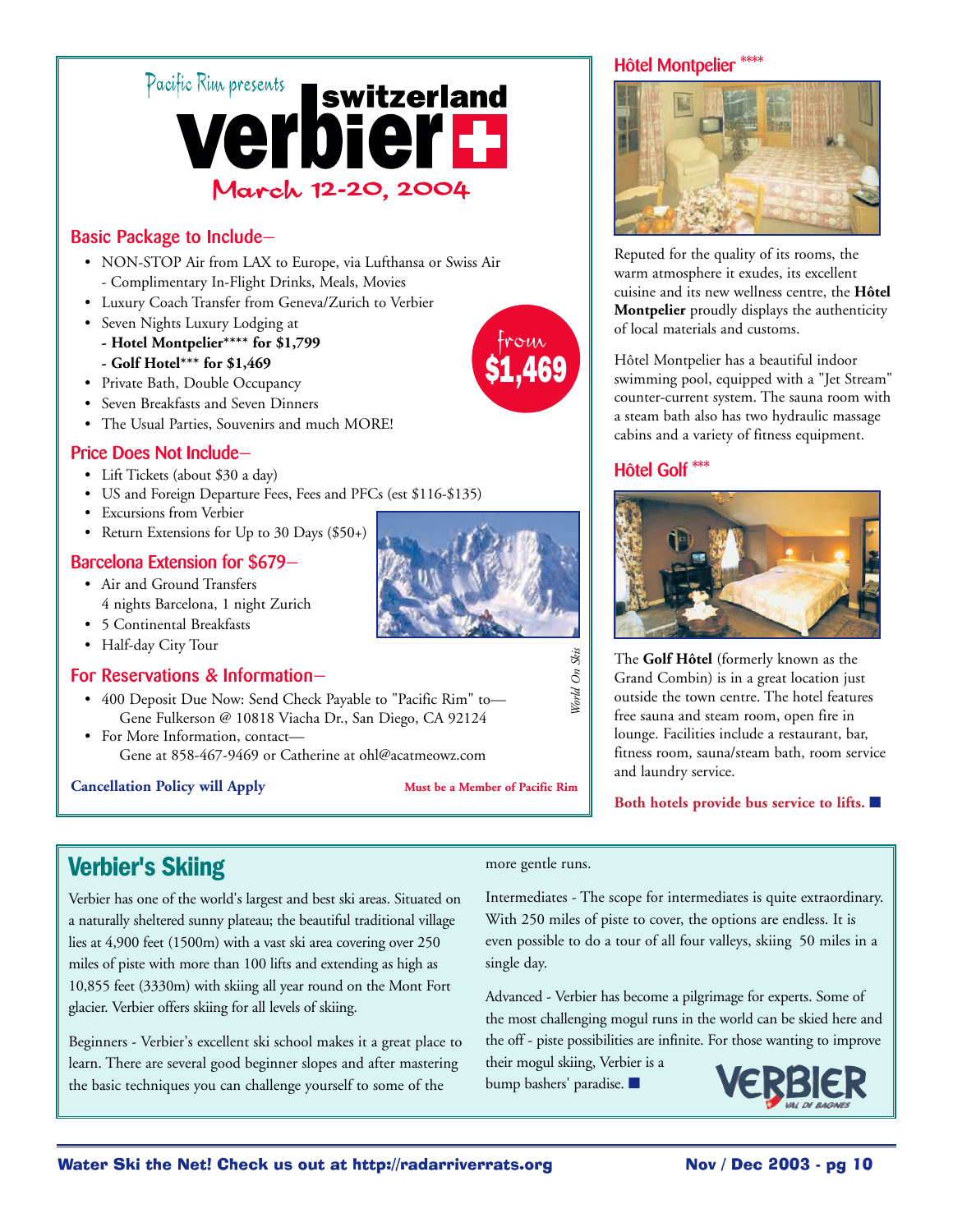|                       |                             | The HEASB "Radar River Rat" 2004-05 Executive Board                                                    |  |
|-----------------------|-----------------------------|--------------------------------------------------------------------------------------------------------|--|
|                       | <b>Official Ballot</b>      |                                                                                                        |  |
| <b>President</b>      |                             |                                                                                                        |  |
|                       | <b>Catherine Ohl</b>        | (Write-in Candidate)                                                                                   |  |
| <b>Vice-President</b> |                             |                                                                                                        |  |
|                       | <b>Peter Catalano</b>       | (Write-in Candidate)                                                                                   |  |
| <b>Secretary</b>      |                             |                                                                                                        |  |
|                       | <b>Linda Newcomb-Mathis</b> | (Write-in Candidate)                                                                                   |  |
| <b>Treasurer</b>      |                             |                                                                                                        |  |
|                       | Paul Jackson                | (Write-in candidate)                                                                                   |  |
|                       |                             | Every member of the HEASB Water Ski Club is entitled to vote once. Please vote for one person for each |  |

position. **Ballots due to the P.O. Box by Saturday, 11 January 2004**. Election results will be in the April newsletter. *Place your filled out ballot in an envelope, seal, sign the flap and send to HEASB Water Ski Club at P.O. Box 3080, El Segundo, CA 90245.*

Please feel free to volunteer yourself or a friend for one of the appointed offices. It can be lots of fun and very rewarding. The Position that is currently not spoken for is —

Newsletter Editor